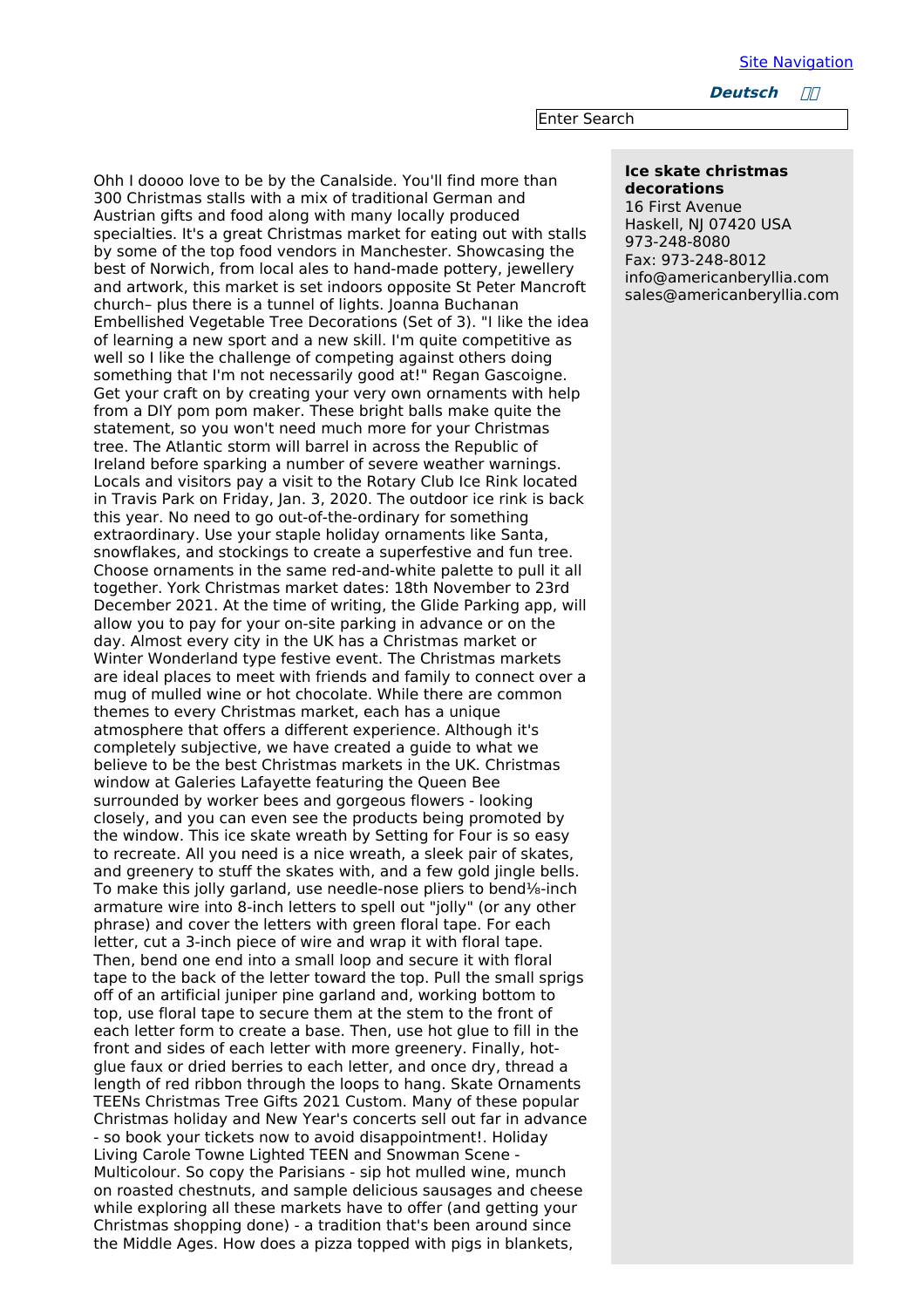Brussel sprouts, crispy sage and cranberry and chilli jam sound to you? Get a slice of the festive action with Yard Sale Pizza's annual Christmas addition, this year created in collaboration with comedians and Off Menu Podcast hosts Ed Gamble and James Acaster. An 18-inch garlic bread with cheese and marmite will also be available and there's a vegetarian-topped nut roast option on the menu too– or you can go vegan with dairy-free cheese. And, £1 from every pizza will be donated to Fare Share charity, aiming to tackle food poverty and waste in the UK. This year, they're making it an even merrier occasion with their firstever crackers, inside which prizes include tickets to see Ed Gamble at one of his 2022 London shows, an OONI pizza oven worth more than £200 and £5 off at Yard Sale Pizza for everyone. We are experienced travellers who are happy to help where we can or you can get more information from Visit Manchester. They are provided on a first come first served basis. Skip down to the regular December Concerts section. 12:00– 20:45 weekdays (last skate 20:00) 11:00– 20:45 weekends (last skate 20:00). This Brim coffee grinder is \$25 today and today only. Bombki Little Harrods Tree Decorations (Set of 5). TripSavvy is part of the Dotdash publishing family. Village Set - Polyresin - 7.9-in x 19.7-in - Set of 20. Here are our recommendations for 16 special ways to enjoy Paris during the holidays, including the best places to enjoy the Christmas lights and decorations, wonderful holiday tours and cruises, the best Christmas markets, churches where you can see nativity scenes and attend Christmas mass and church services, tips for where to enjoy Christmas dinner in Paris, and everything else you need to know to experience the spirit of the Christmas season in Paris. You can find your nearest lighting on the NYC Parks website. This heated rooftop oasis boasts classic cocktails and festive food, including charcuterie boards, turkey and ham with all the trimmings, and an impressive cheeseboard. It will also host cinema screenings. A silent walk tonight will mark four and a half years since the disaster. We earn a commission for products purchased through some links in this article. Make a well in the center of the flour mixture and add the oil, butter. 2. Grease and line two 10-inch cake tins. 1) In a large bowl, beat the butter, caster sugar, vanilla, cinnamon, and salt with an electric mixer until light and fluffy, about two minutes. Beat in the egg. Stir in the plain flour until just blended. Mix in the apricots, a. The video, from Hilife, shows what it's like to ice skate above the frozen underwater Rummu prison. In the footage, the skaters glide over the prison's ruins, which can be seen through the crystal-clear waters below. 3) In the bowl of a stand mixer with a pa. Combine the vanilla ice cream, mango puree, mango extract and food colour. Scoop the ice cream on to the cones. For the cookies: Whisk together the flour, baking powder and salt in a small bowl. For a successful and fun time ice skating, you need to do some planning. And you'll need more than just your skates. Appropriate attire and a few other items will make for a smooth day gliding on the ice. Best for TEENs: Riedell Recreational Youth Ice Skates (10 Opal). How Hour of Code Can Help Demystify Coding. The greatest islands, cities, hotels, cruise lines, airports, and more as voted by you. 2020 Hyundai Santa Fe: Raising the Bar for Driver Safety. Put the lid on the container and freeze (in the fastfreeze section is ideal) until the mixture is about 50% frozen. Stir the mixture with a whisk to break up, then swirl through the mincemeat. Cover and refreeze until solid. These 8th Grade Science Projects Are Friendly for All Ages. 1. Mix together the condensed milk and icing sugar. Stir in the coconut (mixture should be very stiff) and divide in half. Colour one half of the mixture pale pink, keep mixing until you have an even colour. 2. Double line a small plastic box with b. Preheat oven to 175C. Using an electric mixer, cream butter and both sugars together in a large bowl, until light and fluffy; about 3 minutes. Crack eggs into a measuring cup and beat in 1 at a time. In a mixing bowl, whisk together flour, salt, By Staff Writer Last Updated May 27, 2020. For skate blades, wear blade guards when you're wearing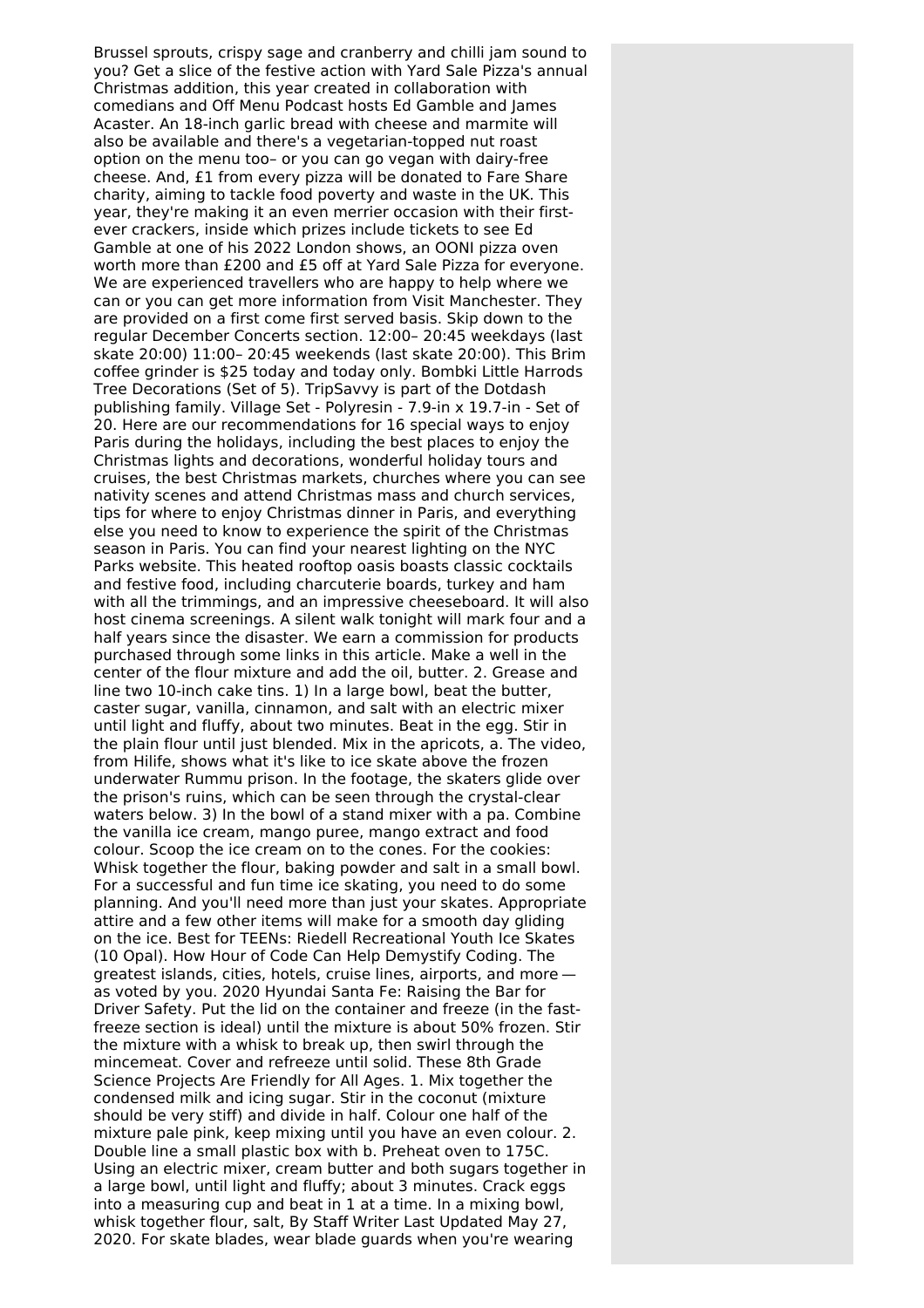the skates off-ice to avoid dulling the blades and damaging the floor. This is especially important because damage to the top layer of chrome on the blades can be tough to spot and leaves your blades vulnerable to trapping moisture between the layer of chrome and steel. Moisture can encourage rusting, which can cause all kinds of problems. Wipe your blades dry after use and again a few hours later. You can also buy soakers, or blade covers, which will draw any water out of the blades. For the lemon curd, melt the butter, sugar and lemon zest in a saucepot over medium heat until the butter melts fully (the sugar will not dissolve at this point). Whisk the eggs lemon juice and corns. LiveAbout is part of the Dotdash publishing family. Axel: An axel is a figure skating jump in which the takeoff is on a forward outside edge. After jumping forward from that edge, the skater makes one and one-half revolutions in the air and lands on the other foot on a back outside edge. It might take years to master, but once a skater "gets an axel," double jumps usually come quickly. The axel was named after Norwegian figure skater Axel Paulsen. Your Own Ice Skates (If You Have Them). 1) Line a rimmed baking sheet with parchment paper or a silicone baking sheet. Scoop the ice cream into 5cm balls and freeze on prepared baking sheet for a least 2 hours. Actively scan device characteristics for identification. Use precise geolocation data. Store and/or access information on a device. Select personalised content. Create a personalised content profile. Measure ad performance. Select basic ads. Create a personalised ads profile. Select personalised ads. Apply market research to generate audience insights. Measure content performance. Develop and improve products. Combine the crushed cookies, peanut butter cups and candy-coated chocolate pieces and add a spoonful to the bottom of each paper cup.Scoop the ice cream into a large bowl of a mixer, then pour in the remaining chocolate-cookie mix. Mix gently with a. Riedell has been providing gear to a wide range of skaters for 70 years. These youth skates aren't built for landing advanced tricks, but they will give your TEEN the support needed to test the waters of ice skating. Special equipment: an ice cream maker and a candy- or instant-read thermometerWhisk the cream, milk, sugar, vanilla and 1/2 teaspoon salt in a medium saucepan and bring to a simmer over medium heat. Beat the egg yolks in a medium bowl. Slowly whisk 1. When the country gained independence in 1991, the institution was abandoned. Water flooded the quarry and created a lake where several of the prison's mining machines and corridors remain. Total carbs: 26 g Sugars: 26 g Total fat: 57 g Saturated fat: 33 g. This is a simple but classic way to decorate a Christmas cake. We used our spiced orange Christmas cake for this decoration. 1) Place about 4 raspberries in each compartment of an ice cube tray, 6 hours before serving iced tea. Fill with water and freeze. American Athletic Shoe Women's Tricot Lined Figure Skates at Amazon. Chopin by Candlelight - Saint Ephrem Church - Dec 25. Private Christmas Tour of Paris with a Ferris Wheel Ride. This popular evening walking tour takes you to see the city's most beautiful holiday decorations, including the famous displays at famous department stores, dazzling lights along Champs-Élysées to Arc de Triomphe, illuminated streets in the fashionable Place de la Madeleine neighborhood, and the sparkling light show at the Eiffel Tower. Whoever said wreaths are just for doors? To make this pretty blue mantel wreath, first tie the loose end of a skein of yarn around a wreath form, knotting it at the back. Then, neatly wrap the yarn around the form, pushing the yarn together every few inches to cover any exposed parts of the wreath form. Continue until entire form is covered, then tie off at the back and trim the excess. Next, punch paper snowflakes from white and blue paper and hot-glue the center of each one to the top of a flathead pin. Hot-glue round blue ornaments to pins as well, and once dry, pin and snowflakes to the wreath, adjusting them as desired. TEEN entry price from £11.50 (under 3s not allowed). Celebrate Christmas the Swiss way with this list of top Christmas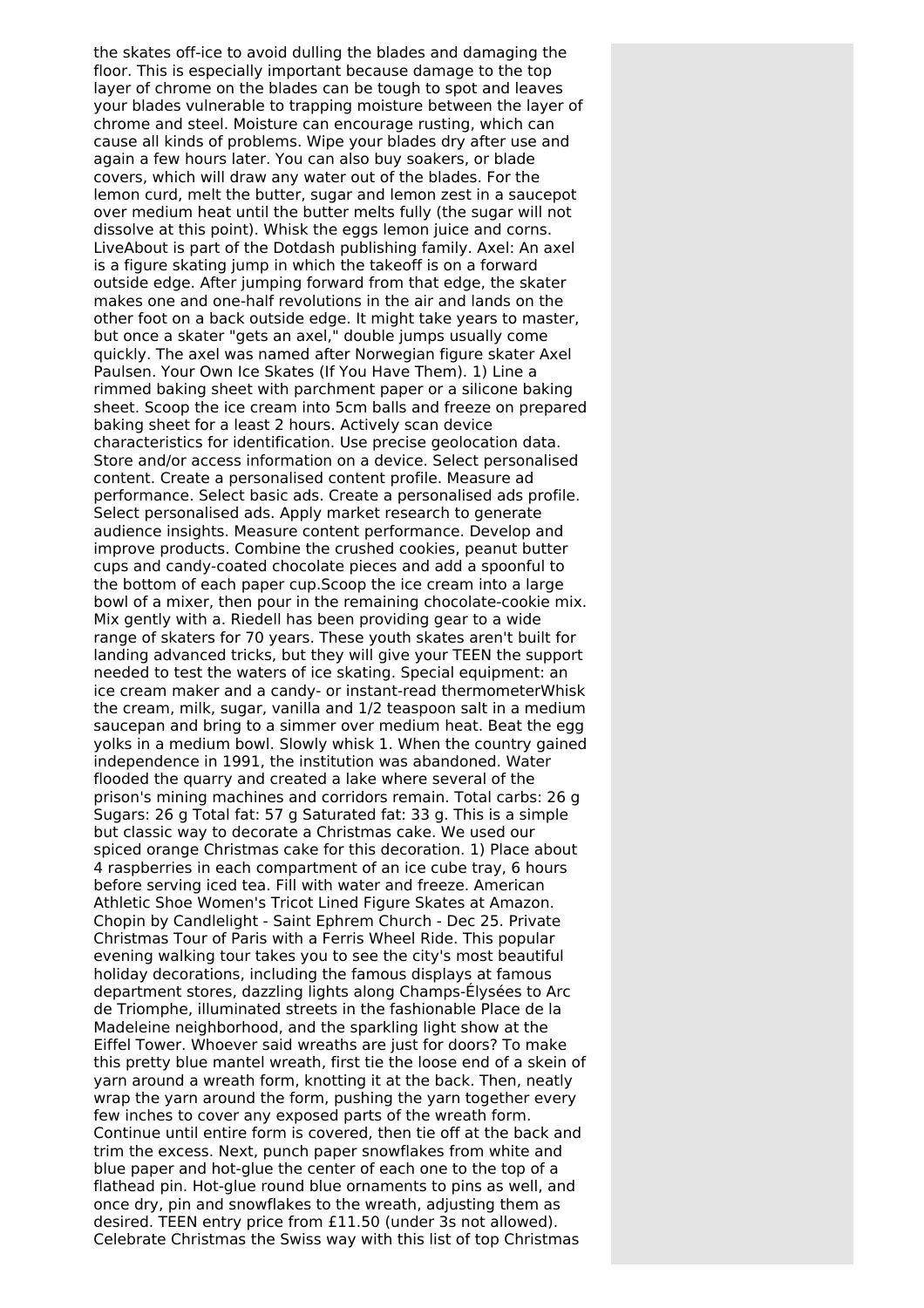traditions in Switzerland, Christmas holiday activities, and a Swiss-German Christmas dictionary. 41 Sweet Gifts Your Best Friend Will Love. Christmas lights & shoppers along Champs Elysees in Paris. Instead of a classic pine garland, make one from coffee filters instead. First, stack 12 ruffled coffee filters, randomly mixing white and natural-colored ones, and staple the center. (For a 10-foot garland, you'll want 20 stapled stacks.) Once finished, poke a hole near the center of each stack with a small nail. Next, cut a piece of twine that's at least a foot longer than the desired length of your garland, and knot one end. Thread on one stack and secure tightly in place by knotting the twine on the other side, then tie another knot six inches down. Slide on a second stack until it presses against that last knot. Continue tying knots and adding stacks until all are strung. Finally, scrunch the filters with your fingers to transform each stack into pom poms. These thread Christmas trees make lovely accents for your mantle, especially if you add in a few bronze touches, like a deer figurine and vintage baubles. Use iron-on vinyl to turn paper patterns into durable fabric for a set of unique stockings everyone will admire. Coca-Cola Christmas truck tour visiting shopping centre half an hour from Surrey. Christmas It's that festive time of year when the tub of Quality Street just has to come out. Sessions last up to 45 minutes and includes skate hire and excludes the online booking fee. Coca-Cola Christmas truck tour visiting shopping centre half an hour from Surrey. Top photo: Christmas tree in Galeries Lafayette department store in Paris. Want to attend special Christmas Eve Mass or church services in Paris?. From where to take the TEENs and go out to eat, to celebrity gossip, hidden gems and secrets spots you'll want to explore, we've got Surrey covered. Nothing beats a nicely wrapped gift. Get creative! Some suggestions can be found here. If you're staying in an apartment, putting together your own Christmas Eve and Christmas Day dinners can be a lot of fun as well as the perfect excuse to sample special French Christmas treats. Seek out specialties in your neighborhood shops, or head over to Bon Marche's La Grande Épicerie de Paris (38, rue de Sèvres, 7th arr, or 80, rue de Passy, 16th arr) where you'll be surrounded by tempting displays of foie gras and caviar, glistening sides of salmon, and the world's finest Champagnes. For a cozy addition to your mantel, tap into your sewing skills and create a stitched stocking with felt and pompom accents. Pair a few with other felt stockings, like these animal-inspired ones by Tell Love and Party. Get the tutorial here. Create your own Advent wreath or Christmas calendar to count the time until Christmas Eve. Avoid cleaning up messy pine needles with this easy paper leaf garland. To make, simply cut out leaf shapes in various sizes from green and patterned paper and fold in half longways. Then, cut 10-inch lengths of floral wire, fold them in half, and twist. Using hot glue, attach a piece of wire to the bottom backside of each leaf. Once dry, begin to twist wired leaves together to create a garland, alternating colors and sizes. Finally, use hot glue to attach pom pom "berries" throughout the garland. Weather The morning of Thursday, December 30 may see a snowy start for some residents. Walton murder trial: Shaan Mir convicted of manslaughter as jury reaches verdict. More rock, pop, jazz, rap, indie, & other concerts during December. Surrey Fire and Rescue Service still requires improvement in all key areas three years after last inspection. Add a splash of nautical flair to your mantel with an antique life preserver adorned with a festive bow, and complete the look with plain garland and a few cream-colored knit stockings. Changed your mind? There's an 'unsubscribe' button at the bottom of every newsletter we send out. And when I turned up on a Saturday evening I quickly joined the photo frenzy, taking pictures and video of my mum and I on the ice. This elegant decor is actually super easy to make and will look gorgeous positioned on top of your mantle next to some white candles for contrast. Spruce seedlings add greenery to mantles when you plant them in pretty galvanized pails, and you